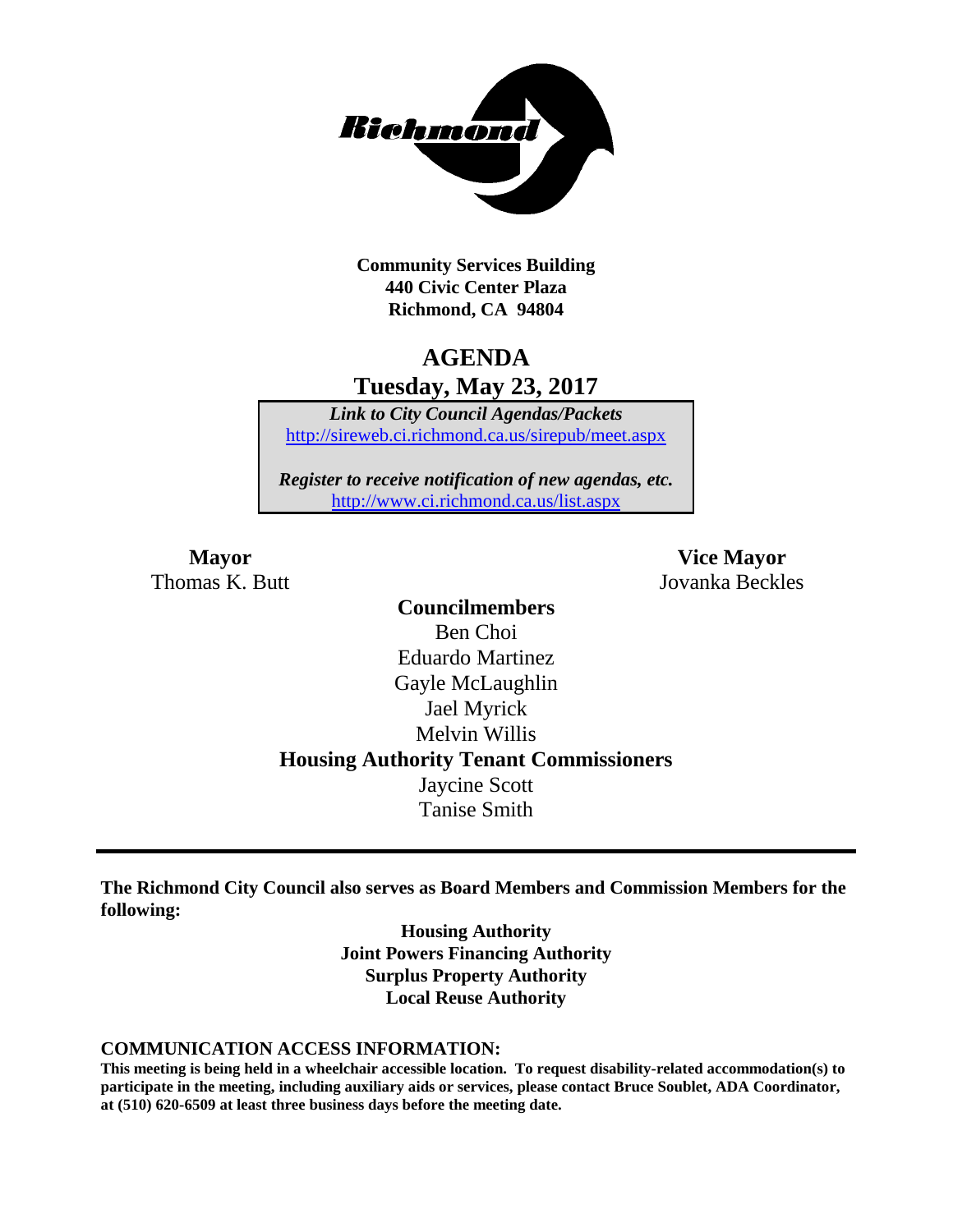# **MEETING PROCEDURES**

The City of Richmond encourages community participation at its City Council meetings and has established procedures that are intended to accommodate public input in a timely and time-sensitive way. As a courtesy to all members of the public who wish to participate in City Council meetings, please observe the following procedures:

**PUBLIC COMMENT ON AGENDA ITEMS:** Anyone who desires to address the City Council on items appearing on the agenda must complete and file a pink speaker's card with the City Clerk **prior** to the City Council's consideration of the item. Once the City Clerk has announced the item, no person shall be permitted to speak on the item other than those persons who have submitted their names to the City Clerk. Your name will be called when the item is announced for discussion. **Each speaker will be allowed up to TWO (2) MINUTES to address the City Council on NON-PUBLIC HEARING items listed on the agenda. Speakers are allowed up to THREE (3) minutes on PUBLIC HEARING items.**

**OPEN FORUM FOR PUBLIC COMMENT:** Individuals who would like to address the City Council on matters not listed on the agenda or on items remaining on the consent calendar may do so under Open Forum. All speakers must complete and file a pink speaker's card with the City Clerk **prior** to the commencement of Open Forum. The amount of time allotted to individual speakers shall be determined based on the number of persons requesting to speak during this item. **The time allocation for each speaker will be as follows:** 15 or fewer speakers, a maximum of 2 minutes; 16 to 24 speakers, a maximum of 1 and one-half minutes; and 25 or more speakers, a maximum of 1 minute.

#### **SPEAKERS ARE REQUESTED TO OCCUPY THE RESERVED SEATS IN THE FRONT ROW BEHIND THE SPEAKER'S PODIUM AS THEIR NAME IS ANNOUNCED BY THE CITY CLERK.**

**CONSENT CALENDAR:** Consent Calendar items are considered routine and will be enacted, approved or adopted by one motion unless a request for removal for discussion or explanation is received from the audience or the City Council. A member of the audience requesting to remove an item from the Consent Calendar must first complete a speaker's card and discuss the item with a City staff person who has knowledge of the subject material, prior to filing the card with the City Clerk and **prior** to the City Council's consideration of Agenda Review. An item removed from the Consent Calendar may be placed anywhere on the agenda following the City Council's agenda review.

**CONDUCT AT MEETINGS:** Richmond City Council meetings are limited public forums during which the City strives to provide an open, safe atmosphere and promote robust public debate. Members of the public, however, must comply with state law, as well as the City's laws and procedures and may not actually disrupt the orderly conduct of these meetings. The public, for example, may not shout or use amplifying devices, must submit comment cards and speak during their allotted time, may not create a physical disturbance, may not speak on matters unrelated to issues within the jurisdiction of the City Council or the agenda item at hand, and may not cause immediate threats to public safety.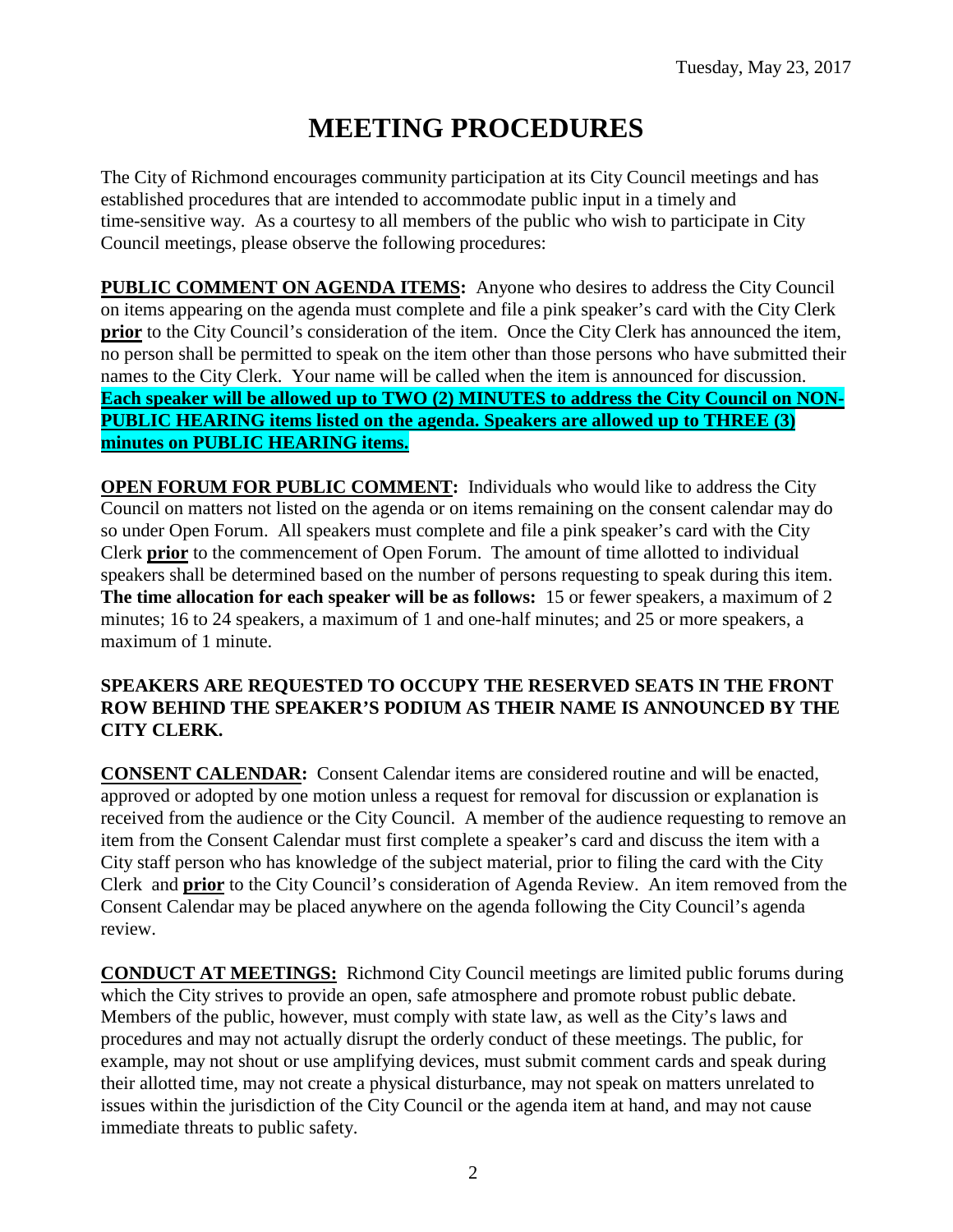**CITY HARASSMENT POLICY:** The City invites public comment and critique about its operations, including comment about the performance of its public officials and employees, at the public meetings of the City Council and boards and commissions. However, discriminatory or harassing comments about or in the presence of City employees, even comments by third parties, may create a hostile work environment, if severe or pervasive. The City prohibits harassment against an applicant, employee, or contractor on the basis of race, religious creed, color, national origin, ancestry, physical disability, medical condition, mental disability, marital status, sex (including pregnancy, childbirth, and related medical conditions), sexual orientation, gender identity, age or veteran status, or any other characteristic protected by federal, state or local law. In order to acknowledge the public's right to comment on City operations at public meetings, which could include comments that violate the City's harassment policy if such comments do not cause an actual disruption under the Council Rules and Procedures, while taking reasonable steps to protect City employees from discrimination and harassment, City Boards and Commissions shall adhere to the following procedures. If any person makes a harassing remark at a public meeting that violates the above City policy prohibiting harassment, the presiding officer of the meeting may, at the conclusion of the speaker's remarks and allotted time: (a) remind the public that the City's Policy Regarding Harassment of its Employees is contained in the written posted agenda; and (b) state that comments in violation of City policy are not condoned by the City and will play no role in City decisions. If any person makes a harassing remark at a public meeting that violates the above City policy, any City employee in the room who is offended by remarks violating the City's policy is excused from attendance at the meeting. No City employee is compelled to remain in attendance where it appears likely that speakers will make further harassing comments. If an employee leaves a City meeting for this reason, the presiding officer may send a designee to notify any offended employee who has left the meeting when those comments are likely concluded so that the employee may return to the meeting. The presiding officer may remind an employee or any council or board or commission member that he or she may leave the meeting if a remark violating the City's harassment policy is made. These procedures supplement the Council Rules and Procedures relating to disruption of orderly conduct at Council meetings.

Any law enforcement officer on duty or whose service is commanded by the presiding officer shall be Sergeant-at-Arms of the Council meetings. He/she, or they, shall carry out all orders and instructions given by the presiding officer for the purpose of maintaining order and decorum at the Council meetings (City Council Rules of Procedure and Order Section III F, RMC Section 2.12.030).

**\*\*\*\*\*\*\*\*\*\*\*\*\*\*\*\*\*\*\*\*\*\*\*\*\*\*\*\*\*\*\*\*\*\*\*\*\*\*\*\*\*\*\*\*\*\*\*\*\*\*\*\*\*\*\*\*\*\***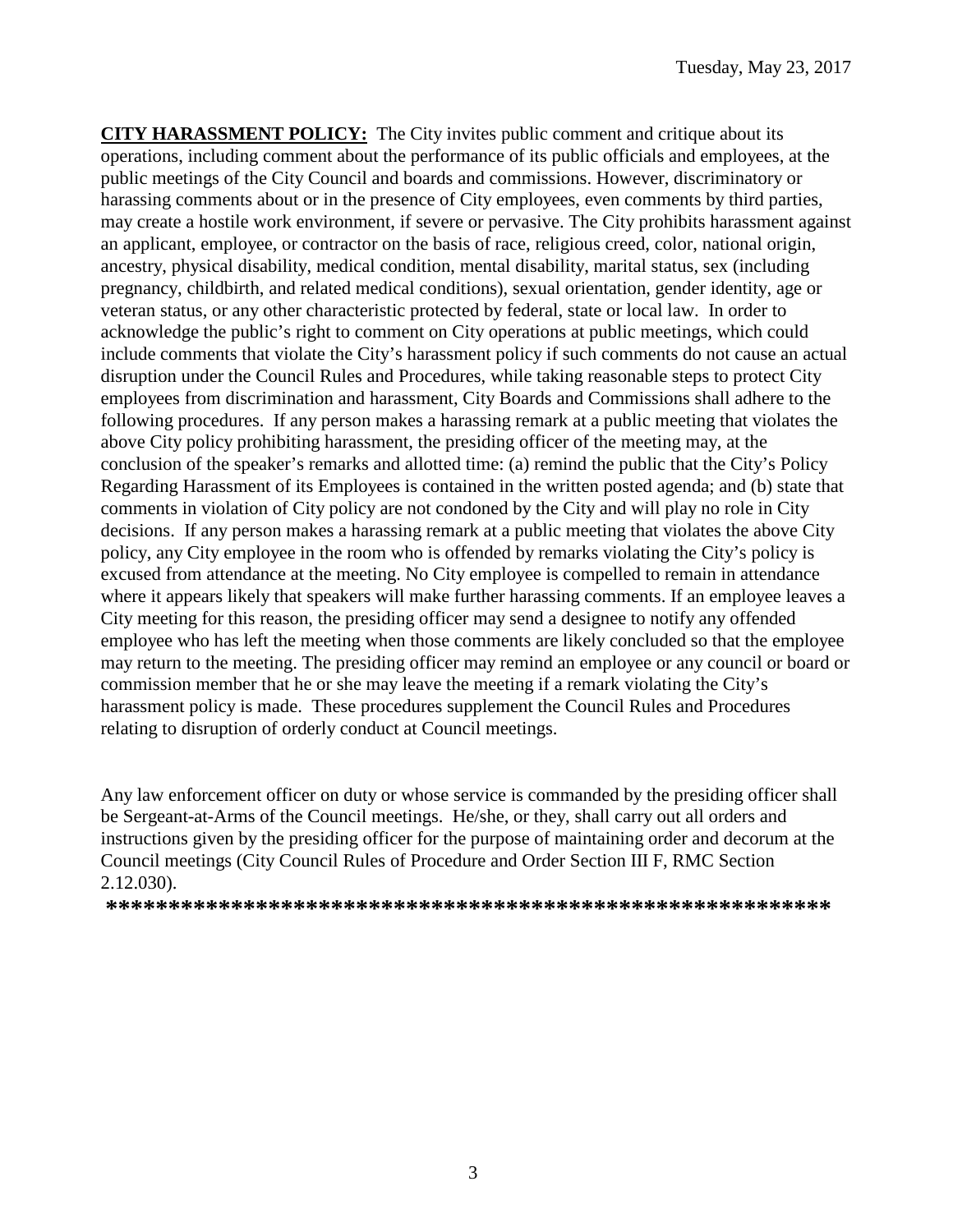## **OPEN SESSION TO HEAR PUBLIC COMMENT BEFORE CLOSED SESSION**

6:00 p.m.

### **A. ROLL CALL**

#### **B. PUBLIC COMMENT BEFORE CLOSED SESSION**

#### **C. ADJOURN TO CLOSED SESSION**

### **CLOSED SESSION**

Shimada Room of the Community Services Building

#### **CITY COUNCIL**

CONFERENCE WITH LEGAL COUNSEL - EXISTING LITIGATION (Subdivision [a] of Government Code Section 54956.9):

In re Bond Insurance Litigation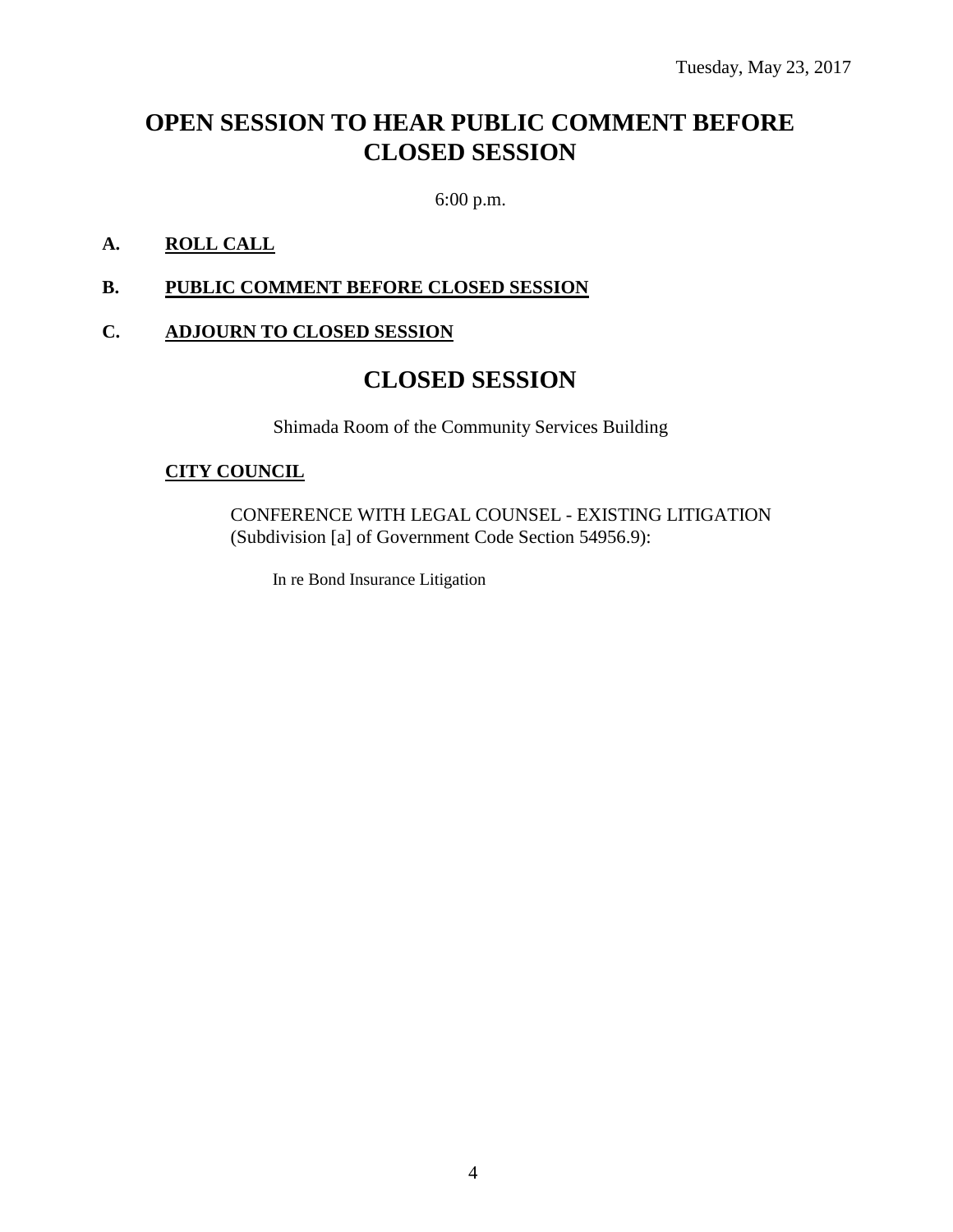### **REGULAR MEETING OF THE RICHMOND CITY COUNCIL**

6:30 p.m.

#### **A. PLEDGE TO THE FLAG**

- **B. ROLL CALL**
- **C. STATEMENT OF CONFLICT OF INTEREST**
- **D. AGENDA REVIEW**

#### **E. PRESENTATIONS, PROCLAMATIONS, AND COMMENDATIONS**

- **E-1.** PROCLAMATION acknowledging Mr. Tim Wilson for his contribution and commitment to the music program at Lovonya Dejean Middle School - Councilmember Gayle McLaughlin (620-5431).
- **E-2.** PROCLAMATION declaring June 2017 as Diversity Celebration Month in the City of Richmond and to fly the flags of Juneteenth, Native American Powwow, and the Rainbow Flag the entire month of June - Office of the Mayor (Mayor Tom Butt 620-6503).
- **E-3.** PRESENTATION of certificates to the Richmond Crime Prevention TECHS All-Stars Reading Is Fun Book Club students - Office of the Mayor (Mayor Tom Butt 620-6503).

#### **F. REPORT FROM THE CITY ATTORNEY OF FINAL DECISIONS MADE DURING CLOSED SESSION**

#### **G. REPORT FROM THE CITY MANAGER**

#### **H. OPEN FORUM FOR PUBLIC COMMENT**

#### **I. CITY COUNCIL CONSENT CALENDAR**

- **I-1.** APPROVE a lease agreement with Dutra Group for tug and barge operations at Basin 2 of the Point Potrero Marine Terminal, providing annual revenue to the Port of \$198,000.00. The lease term is for five years beginning June 1, 2017, with one five-year extension at the option of the tenant - Port Department (Jim Matzorkis 215-4600).
- **I-2.** ADOPT a resolution authorizing the installation of a 4-way stop traffic control at the intersection of Ohio Avenue and 2nd Street - Engineering and Capital Improvements Projects Department (Yader Bermudez 774-6300/Steven Tam 307-8112). **This item was continued from the May 16, 2017, meeting.**